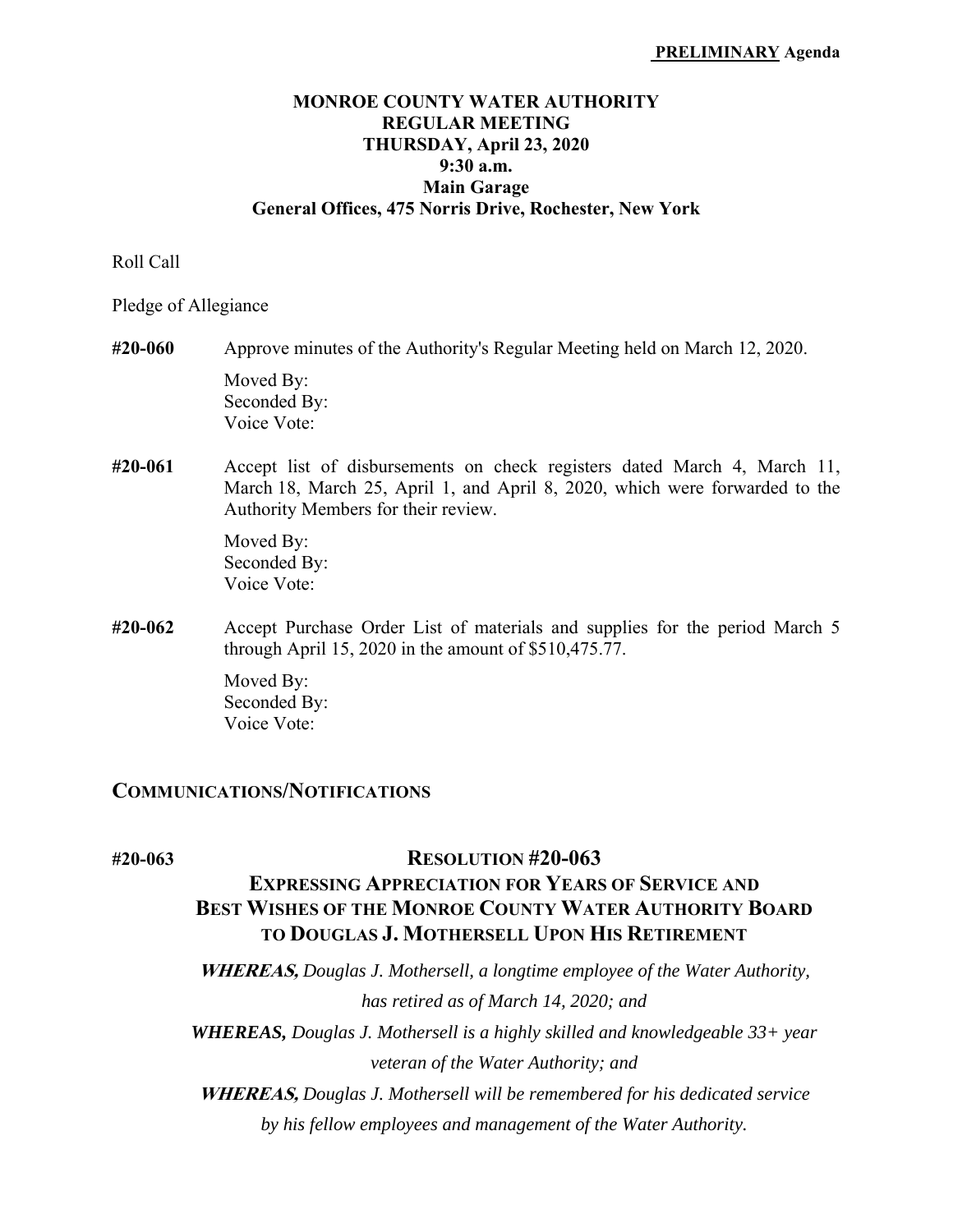*NOW, THEREFORE, BE IT RESOLVED, MCWA extends its appreciation and best wishes for a happy, fulfilling retirement; and BE IT FURTHER RESOLVED, the Recording Secretary of the Board is hereby requested to forward a copy of this Resolution to Douglas J. Mothersell, MCWA Retiree.* 

Moved by: Seconded by: Roll Call Vote:

## **#20-064 RESOLUTION #20-064 EXPRESSING APPRECIATION FOR YEARS OF SERVICE AND BEST WISHES OF THE MONROE COUNTY WATER AUTHORITY BOARD TO CHERYLANNE BATES UPON HER RETIREMENT**

 **WHEREAS,** *Cherylanne Bates, a longtime employee of the Water Authority, has retired as of March 29, 2020; and WHEREAS, Cherylanne Bates is a highly skilled and knowledgeable 26+ year veteran of the Water Authority; and*   **WHEREAS,** *Cherylanne Bates will be remembered for her dedicated service by her fellow employees and management of the Water Authority. NOW, THEREFORE, BE IT RESOLVED, MCWA extends its appreciation and best wishes for a happy, fulfilling retirement; and BE IT FURTHER RESOLVED, the Recording Secretary of the Board is hereby requested to forward a copy of this Resolution to Cherylanne Bates, MCWA Retiree.*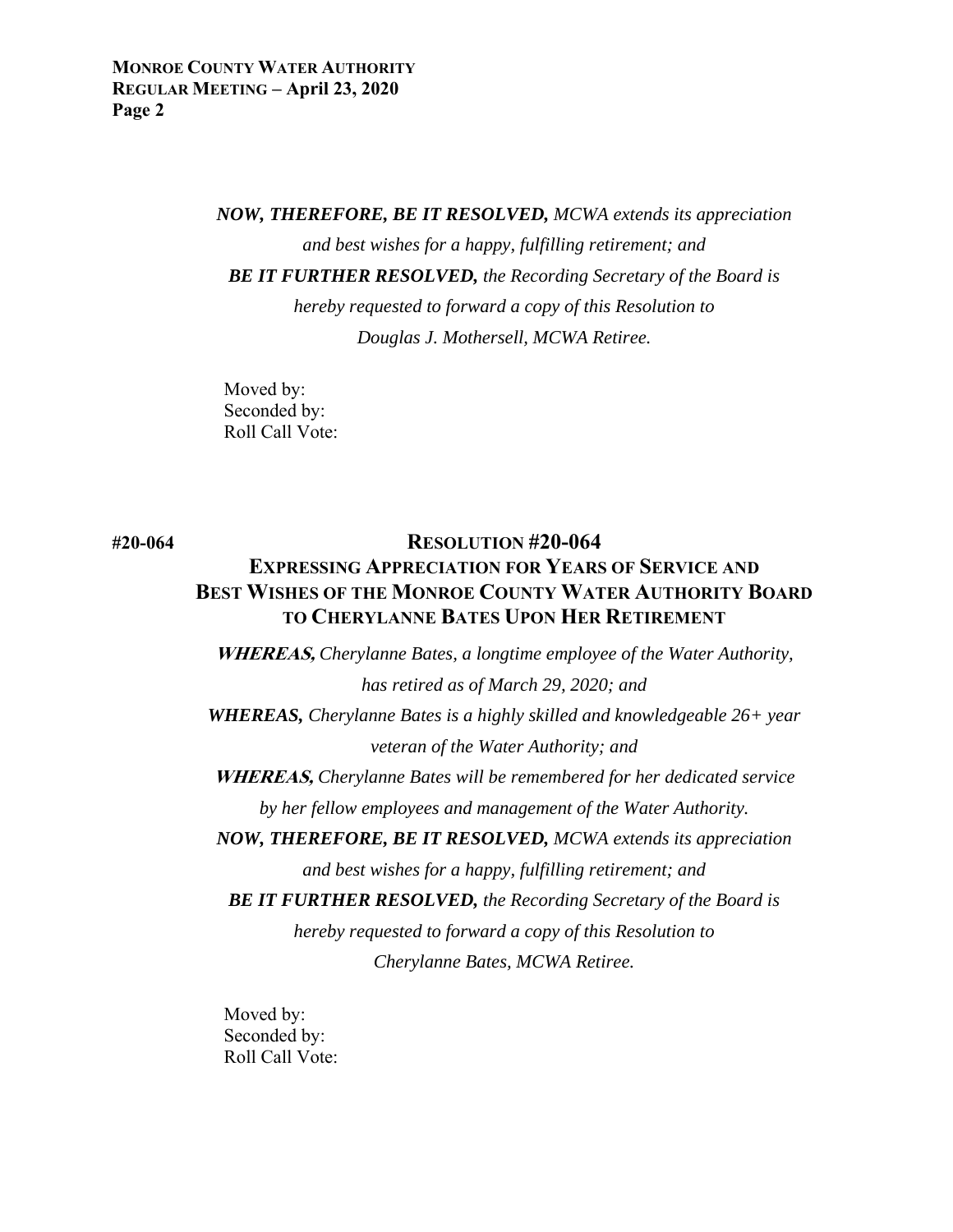**#20-065** Confirm the following personnel appointment pending approval and pursuant to the Rules and Regulations of the Monroe County Civil Service Commission:

> Appointment of Glen E. Lukaszewski to the title of Senior Network Technician effective April 27, 2020 at Salary Schedule 3, Group 5.

 Moved By: Seconded By: Roll Call Vote:

**#20-066** Confirm the following personnel appointment pending approval and pursuant to the Rules and Regulations of the Monroe County Civil Service Commission:

> Appointment of Zynon E. Putney II to the title of Senior Computer Programmer effective April 27, 2020 at Salary Schedule 3, Group 6.

 Moved By: Seconded By: Roll Call Vote:

**#20-067** Authorize the purchase of **Small Tools** from low responsive, responsible bidder, **Hanes Supply, Inc.** in the bid amount of \$31,893.01. This is a one-year unit price contract based on estimated quantities and renewable for up to four one-year terms at the mutual, written consent of the Authority and the vendor.

> Moved By: Seconded By: Roll Call Vote:

**#20-068** Authorize the purchase of **Anchor Pipe** from low responsive, responsible bidder, **Core & Main, LP** in the bid amount of \$10,127.42. This is a one-year unit price contract based on estimated quantities and renewable for up to four one-year terms at the mutual, written consent of the Authority and the vendor.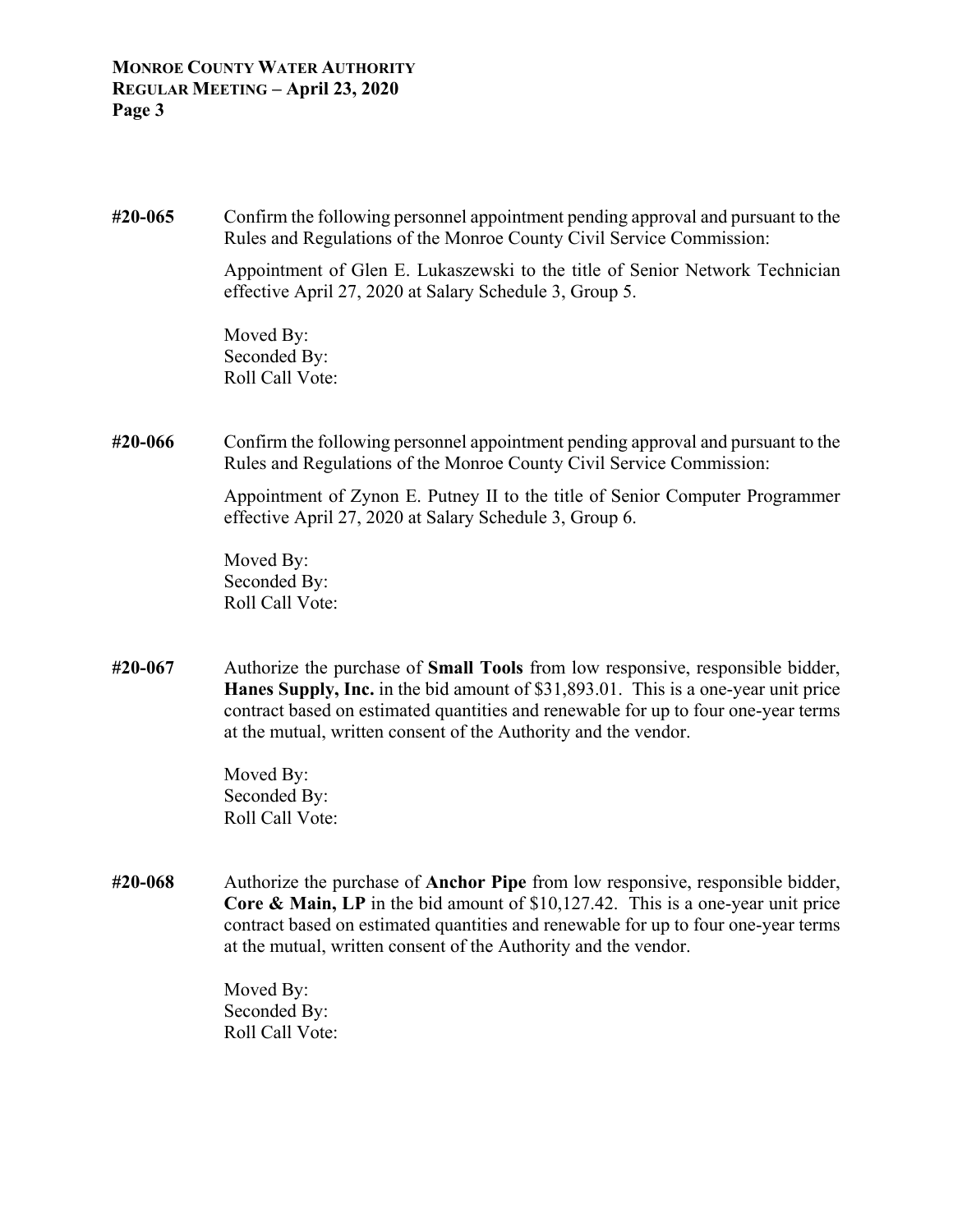**#20-069** Authorize the purchase of **Screened Topsoil, Fill Dirt, Select Fill, and Various Sands** utilizing **Monroe County Contract, Highway Materials – Group II**, Contract No. 0103-16, for an estimated total amount of \$40,000 through the contract period ending February 28, 2021, from vendors awarded, including: Brongo Contracting & Supply (#4700007277); Greentech (#4700007285); Macedon Landscaping (#4700007291); Monroe Roadways (#4700007294); Morrison Excavating, Inc. (#4700007295); R.M. Landscape, Inc. (#4700007296); and Taouk Development, LLC (#4700007300).

> Moved By: Seconded By: Roll Call Vote:

**#20-070** Authorize the purchase of **Construction Stone Products** utilizing **Monroe County Contract, Highway Materials – Group II,** Contract No. 0103-16, for an estimated total amount of \$400,000 through the contract period ending February 28, 2021 from vendors awarded, including: Dolomite Products Company, Inc. (#4700007281); Hanson Aggregates New York, LLC (#4700007286); and Iroquois Rock Products (#4700007288).

> Moved By: Seconded By: Roll Call Vote:

**#20-071** Authorize the purchase of **Temporary Asphalt Material (Patching Material & Hot Mix Material)** utilizing **Monroe County Contract, Highway Materials – Group II**, Contract No. 0103-16, from vendor-awarded **Rochester Asphalt Materials** (#4700007297) for an estimated total amount of \$50,000 through the contract period ending February 28, 2021.

> Moved By: Seconded By: Roll Call Vote:

**#20-072** Authorize the purchase of **Temporary Asphalt Material (Patching Material)**  utilizing **Monroe County Contract, Highway Materials – Group II,** Contract No. 0103-16, from vendor-awarded **Innovative Municipal Products** (US) Inc. (#4700007287) for an estimated total amount of \$150,000 through the contract period ending February 28, 2021.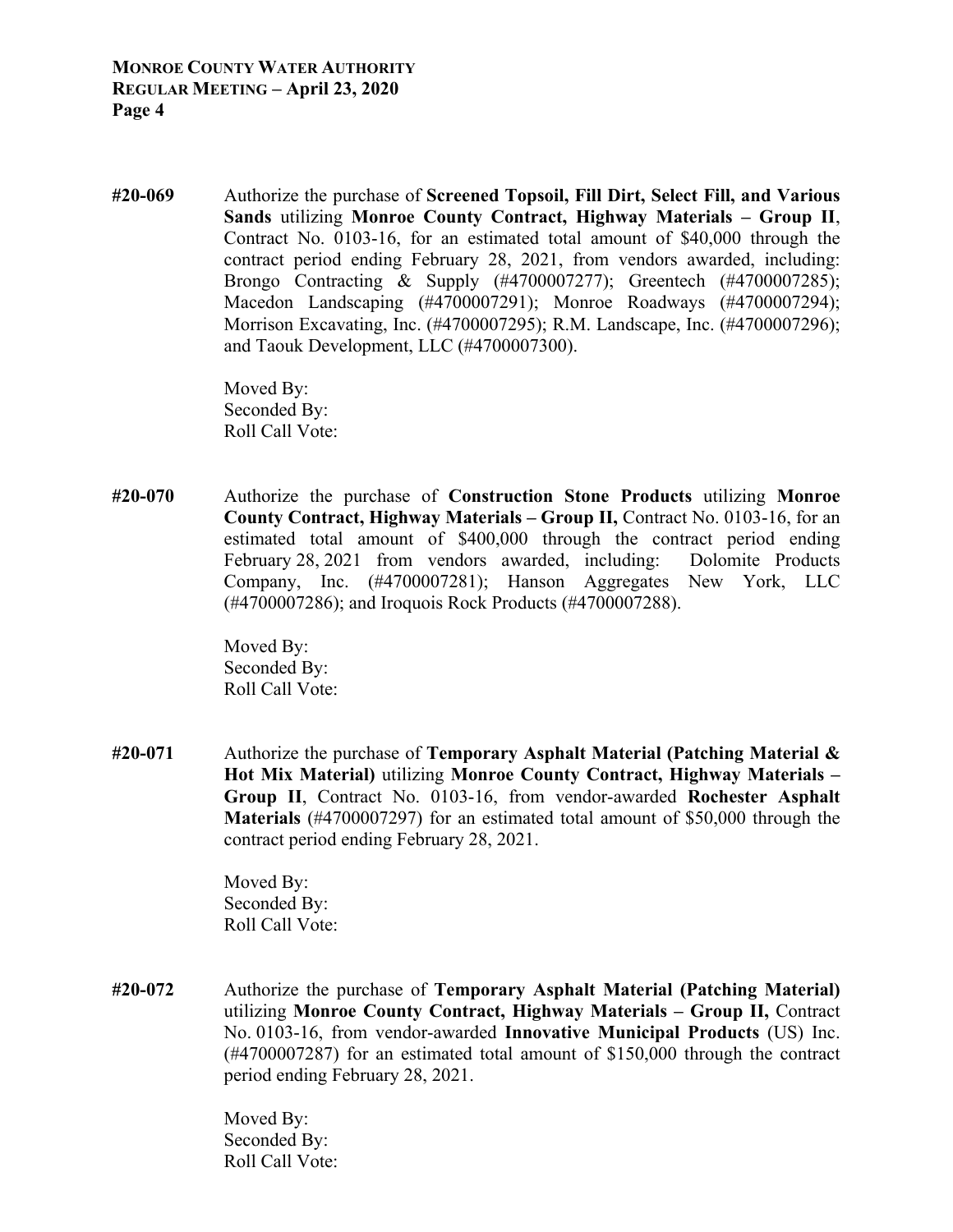**#20-073** Authorize the use of **Monroe County Contract No. 0911-18** (#4700007496), for **Sprinkler Inspection, Testing, and Maintenance**, currently held by **Davis-Ulmer Sprinkler,** to be performed as needed at various Water Authority facilities, for an estimated amount of \$40,000 through the contract period ending October 31, 2020.

> Moved By: Seconded By: Roll Call Vote:

**#20-074** Authorize the purchase of various **General Motors Parts and/or Supplies** for maintenance and repair of Water Authority vehicles utilizing **Monroe County Contract – General Motors, Automotive Engine & Auto Body Parts,** BP #0213-16, from vendor-awarded **Hoselton Chevrolet** (#4700007335) for an estimated amount of \$25,000 through the contract period ending March 31, 2021.

> Moved By: Seconded By: Roll Call Vote:

**#20-075** Authorize the purchase of miscellaneous **Automotive Parts and Supplies** for maintenance and repair of Water Authority vehicles utilizing **Monroe County Contract – Automotive Parts and Supplies,** BP #0312-16, from vendor-awarded **Nu-Way Auto Parts** (#4700007341) for an estimated amount of \$50,000 through the contract period ending April 30, 2021.

> Moved By: Seconded By: Roll Call Vote:

**#20-076** Authorize the purchase of **AutoCAD subscription renewals** from **Dell Marketing, LP,** under **NYS OGS Contract Group #73600, Award #22876, Contract #PD67644** in the estimated amount of \$18,000.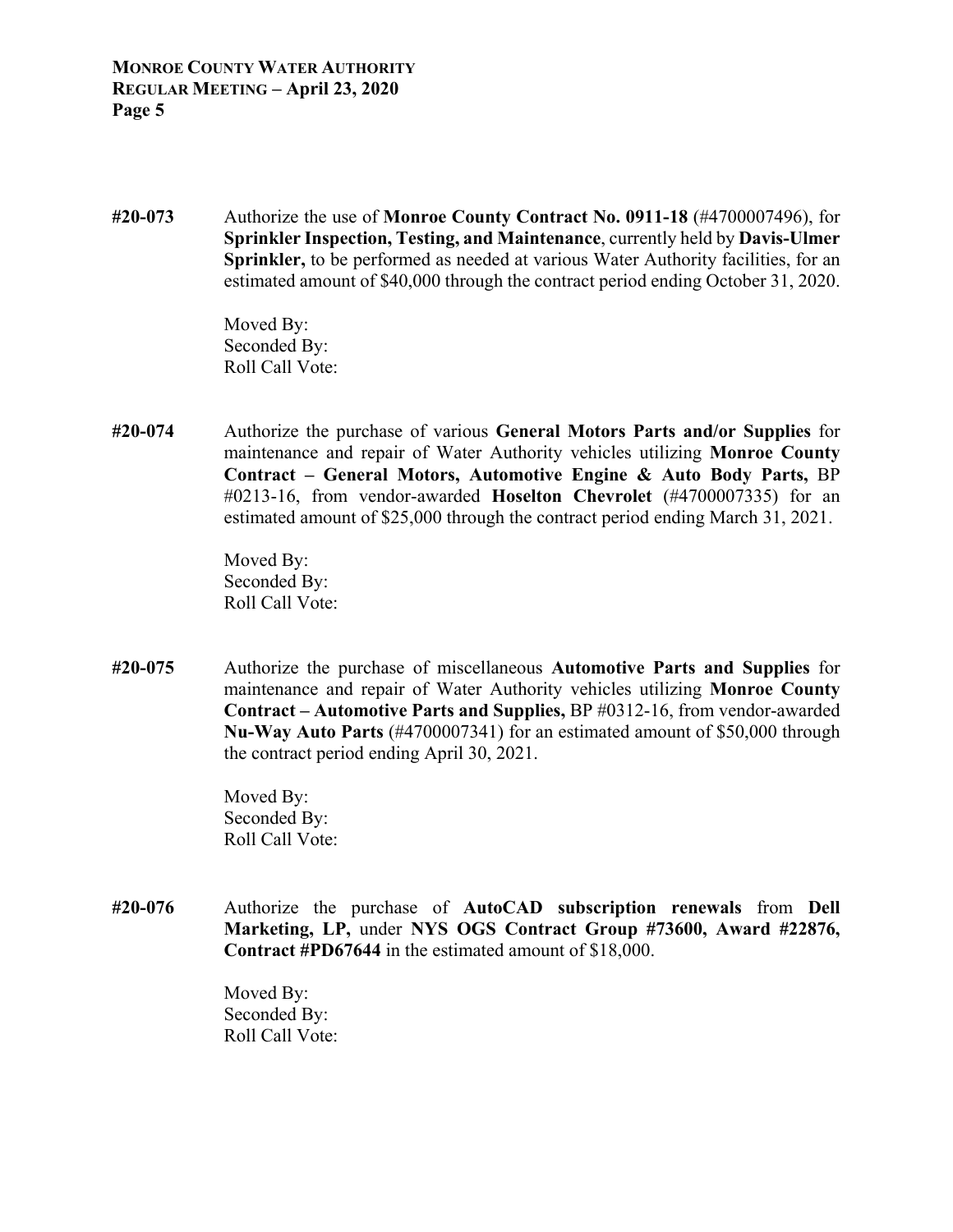**#20-077** Authorize the purchase of **various Microsoft Licenses** from **Dell Marketing, LP** under **New York State OGS Group #76000, Award #23116, Contract #PS68202**, for a total estimated cost of \$65,000.

> Moved By: Seconded By: Roll Call Vote:

**#20-078** Authorize the renewal of **annual support contracts for existing Oracle licenses** from **Oracle America, Inc.** under **New York State OGS Group #73600, Award #22802, Contract #PM20940** for an estimated total cost of \$25,000.

> Moved By: Seconded By: Roll Call Vote:

**#20-079** Authorize the purchase of **three large interactive computer monitors and associated equipment** from **Mercury Networks** through **New York State OGS Group #73600, Award #22802, Contract #PM20820**, for an estimated total cost of \$25,000.

> Moved By: Seconded By: Roll Call Vote:

**#20-080** Authorize the award of a unit price contract for **Zinc-Coated Ductile Iron Pipe, PVCO Pipe, Ductile Iron Fittings and Miscellaneous Materials** from low responsive, responsible bidder, **T. Mina Supply East** in the bid amount of \$287,490.05. This is a six-month contract based on estimated quantities.

> Moved By: Seconded By: Roll Call Vote:

**#20-081** Authorize the award of a unit price contract for **Cathodic Protection Services** to the low responsive, responsible bidder, **CorrTech, Inc.** in the bid amount of \$91,575 for an initial term of one year with the option to extend up to four (4) additional one-year terms upon mutual consent.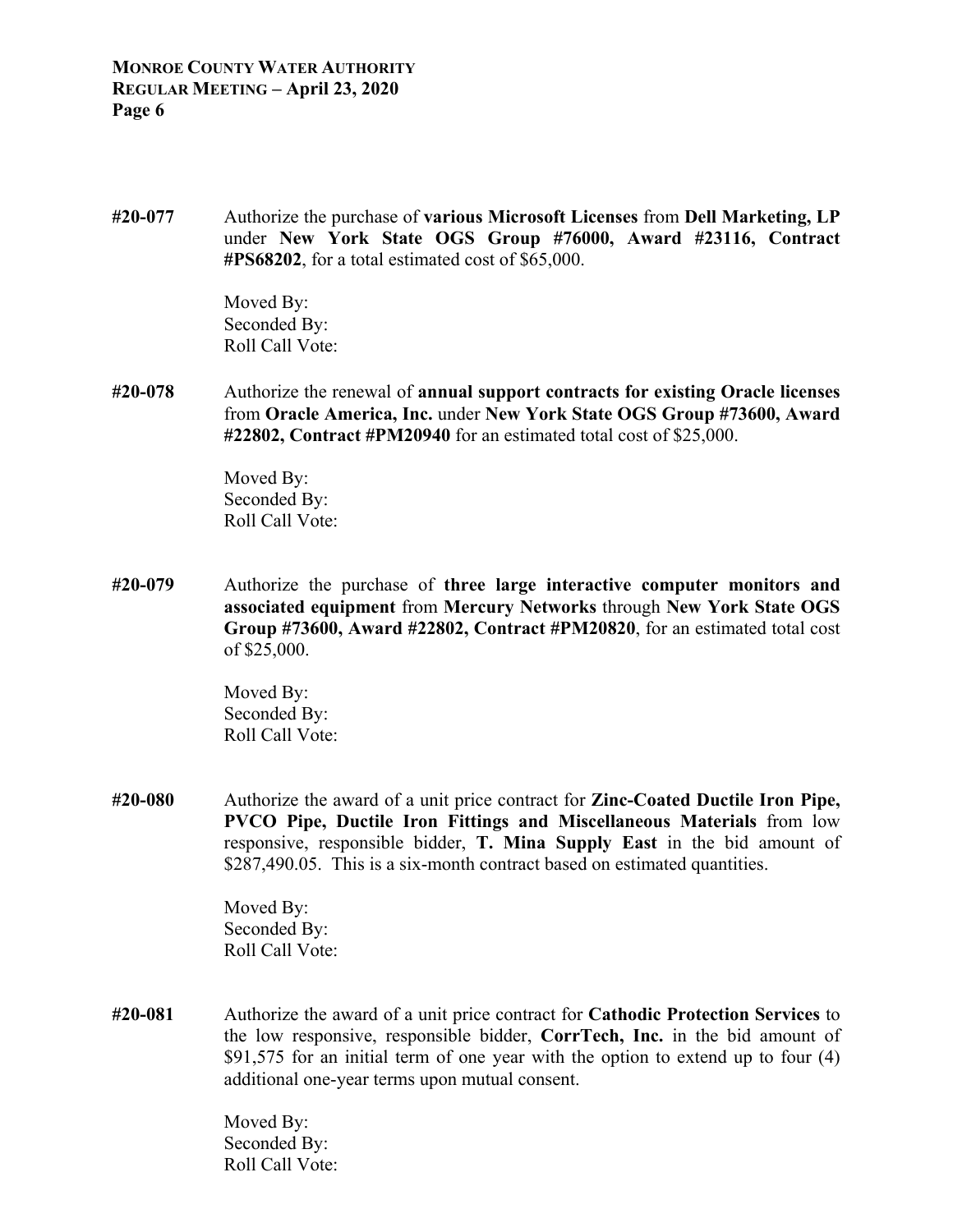**#20-082** Authorize the purchase of **Advanced Scientific Equipment and Instruments** to be ordered as needed under the terms of **New York State Office of General Services Group #38700, Award #22962, Contract #PC67243** from **Hach Company** for an estimated amount up to \$100,000 per contract term, for an initial term through November 12, 2020, with the option to extend up to two additional 12-month terms through the contract period ending November 12, 2022.

> Moved By: Seconded By: Roll Call Vote:

**#20-083** Authorize the purchase of **Variable Frequency Drive (VFD) Preventive Maintenance and Repair Services and Materials** from **EMA of New York, Inc.** under the terms of **Monroe County Contract BP #0202-17** for an estimated amount up to \$30,000 per contract term, for an initial term through March 31, 2021, with the option to extend for one additional 12-month term through the contract period ending March 31, 2022.

> Moved By: Seconded By: Roll Call Vote:

**#20-084** Authorize the Executive Director to enter into a **Solar Power Purchase Agreement** (PPA) with **SCS Penfield One 010750 Penfield, LLC** for the proposed five megawatt solar electric energy system to be installed at MCWA's property located at 2842 Penfield Road, Penfield, New York.

> Moved By: Seconded By: Roll Call Vote:

**#20-085** Authorize the Executive Director to enter into a **Solar Facilities Option to Lease and Lease Agreement** with **SCS Penfield One 010750 Penfield, LLC** for the proposed five megawatt solar electric energy system to be installed at MCWA's property located at 2842 Penfield Road, Penfield, New York.